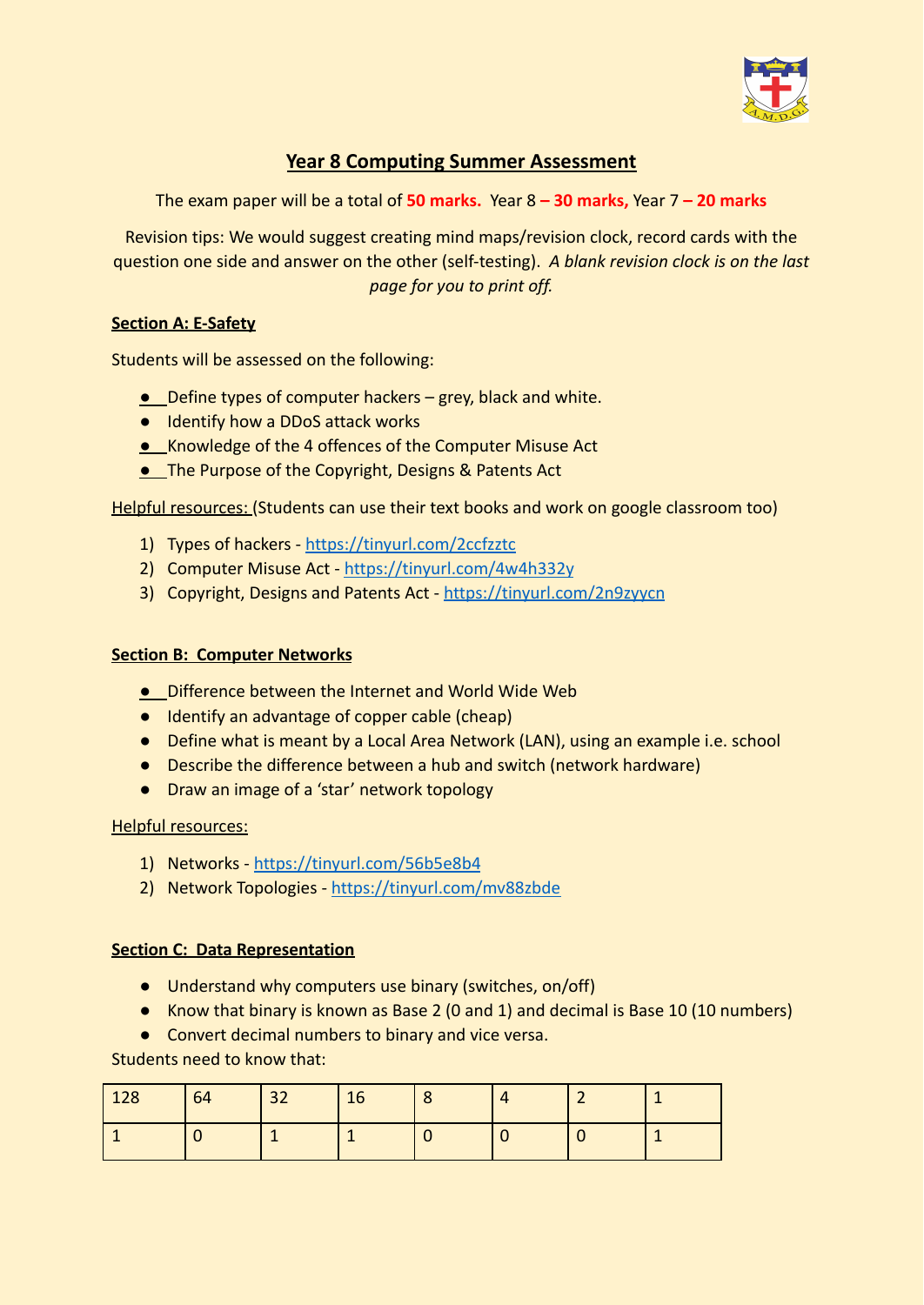

Binary number: 10110001 = 177 in decimal (128+32+16+1)

- Add two 8 bit (byte) numbers together and understand what is meant by an overflow error i.e when the calculation requires an extra bit.
- State the numbers of bits and characters for ASCII (7 bits 128 characters) and Unicode (16 bits – 65,536 characters)
- State how sound is created.
- Identify the conversion needed to take analogue sound and store it in a computer (ADC).
- How changing the sample rate affects both the quality and file size (Increasing the sample rate, improves the quality (closer to the original) but increases file size.

## Helpful resources:

- 1) Binary conversion: <https://tinyurl.com/y3ekf734>
- 2) Binary addition: <https://tinyurl.com/mvxymw9r>
- 3) Sound: <https://tinyurl.com/4bkkbva7>

## **Section D: Year 7 Topics (20 marks)**

Topics covered include:

- Definitions of cyberbullying and online grooming
- Identifying types of computer from an image: laptop, desktop, tablet
- Identify the purpose of the cpu and motherboard
- Purpose of RAM and ROM in a computer system.
- Identify a flowchart as an algorithm
- Create a debug python code using print and arithmetic.
- State a variable in a python program.

## Helpful resources:

- 1) E-safety: <https://tinyurl.com/2p8ksmrw>
- 2) RAM and ROM: <https://tinyurl.com/5xymcby7>
- 3) Python: <https://tinyurl.com/34a75rcm>